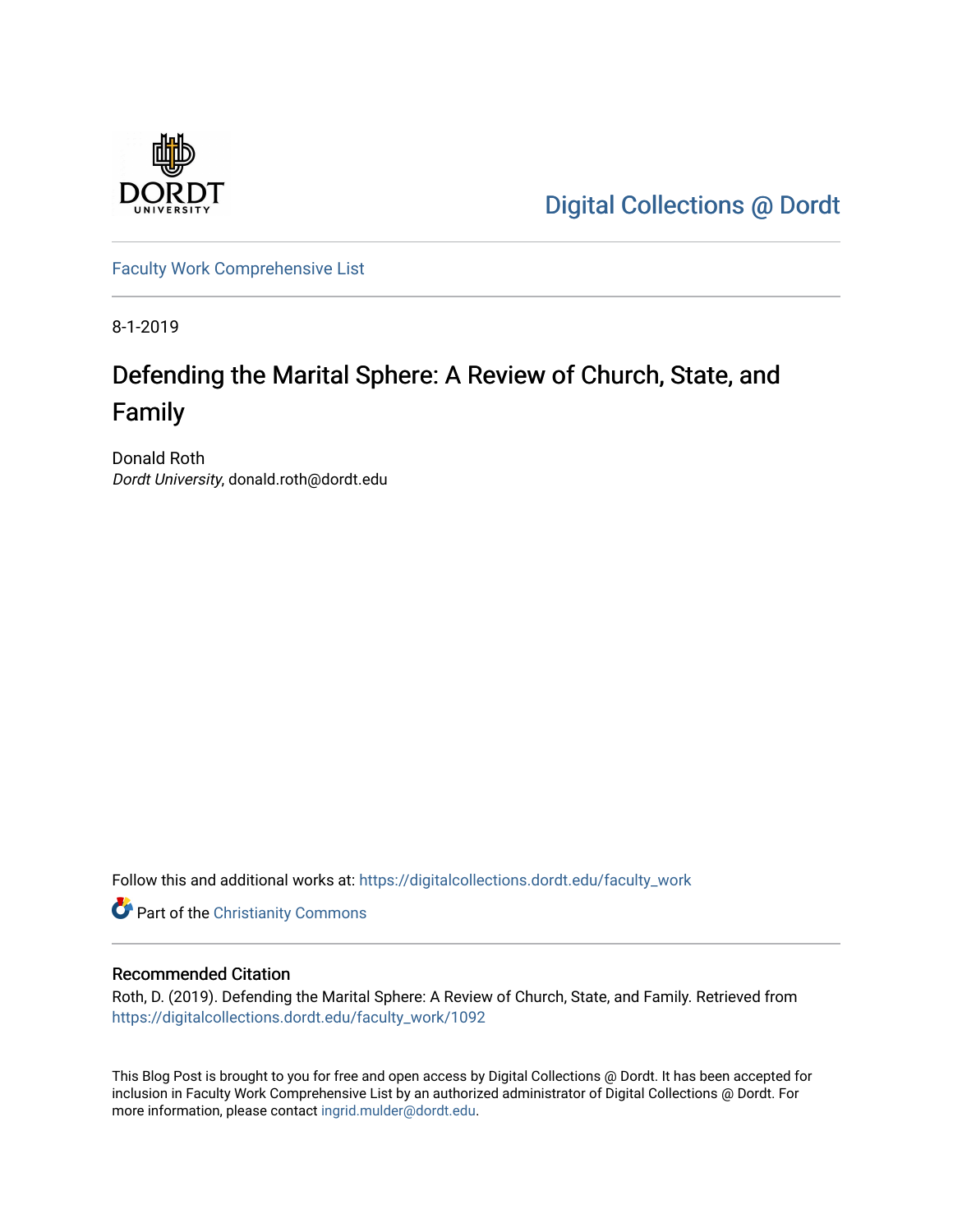## Defending the Marital Sphere: A Review of Church, State, and Family

### Abstract

"Witte draws deeply on history, theology, and philosophy to articulate a robust conception of family that we could benefit from adopting."

Posting about the book Church, State, and Family from In All Things - an online journal for critical reflection on faith, culture, art, and every ordinary-yet-graced square inch of God's creation.

<https://inallthings.org/defending-the-marital-sphere-a-review-of-church-state-and-family/>

#### Keywords

In All Things, book review, Church State and Family, reconciling, traditional, teachings, modern, liberties, John Witte Jr.

### **Disciplines**

**Christianity** 

### **Comments**

[In All Things](http://inallthings.org/) is a publication of the [Andreas Center for Reformed Scholarship and Service](http://www.dordt.edu/services_support/andreas_center/) at Dordt [University](http://www.dordt.edu/).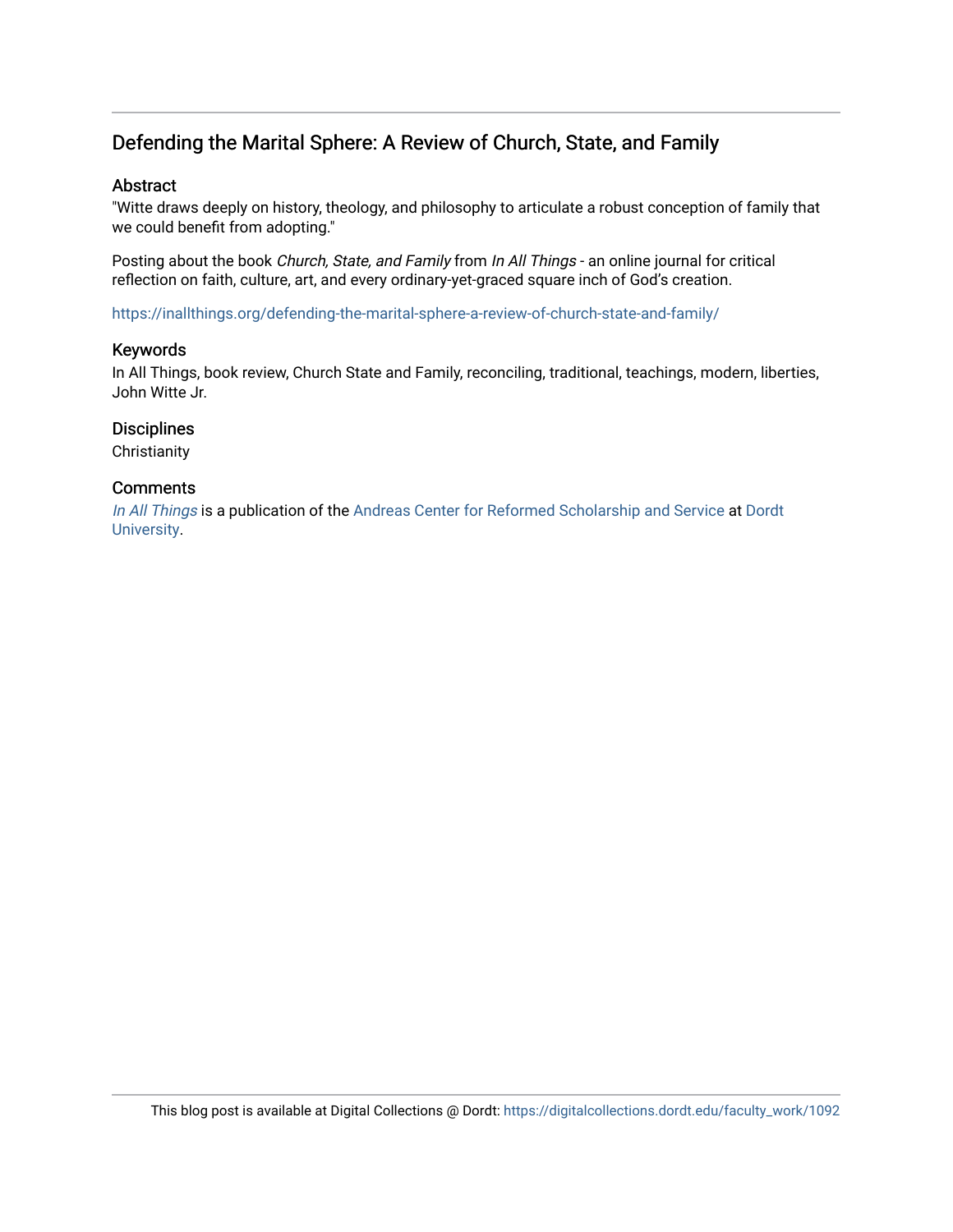

August 1, 2019

# **Defending the Marital Sphere: A Review of** *Church, State, and Family*

## **Donald Roth**

## **Title: Church, State, and Family: Reconciling Traditional Teachings and Modern Liberties**

**Author:** John Witte, Jr. **Publisher:** Cambridge University Press **Publishing Date:** May 23, 2019 **Pages:** 454 (Hardcover) **ISBN:** 978-1107184756

"Too often, of late, Christians and other religious believers have marched to the culture wars without ammunition—substituting nostalgia for engagement, acerbity for prophecy, platitudes for principled argument, bumper sticker issues for holistic reformations."**[1](https://inallthings.org/defending-the-marital-sphere-a-review-of-church-state-and-family/#fn1-17076)**

If society is in a culture war, then conservative forces were dealt a serious defeat by the Supreme Court's decision in *Obergefell v. Hodges*, which held that same sex couples have a fundamental right to get married. In response, I saw many Christians turning to libertarian thought leaders like Rand Paul, who argued that government should "get out of the marriage business." It's an appealing tactic. The political fight against the revolution of rights and sexual freedoms seems lost; why not remove the sacred institution at the heart of that battle from state jurisdiction?

In his book, *Church, State, and Family*: *Reconciling Traditional Teaching and Modern Liberties*, eminent ethicist and legal historian John Witte Jr. argues that we should walk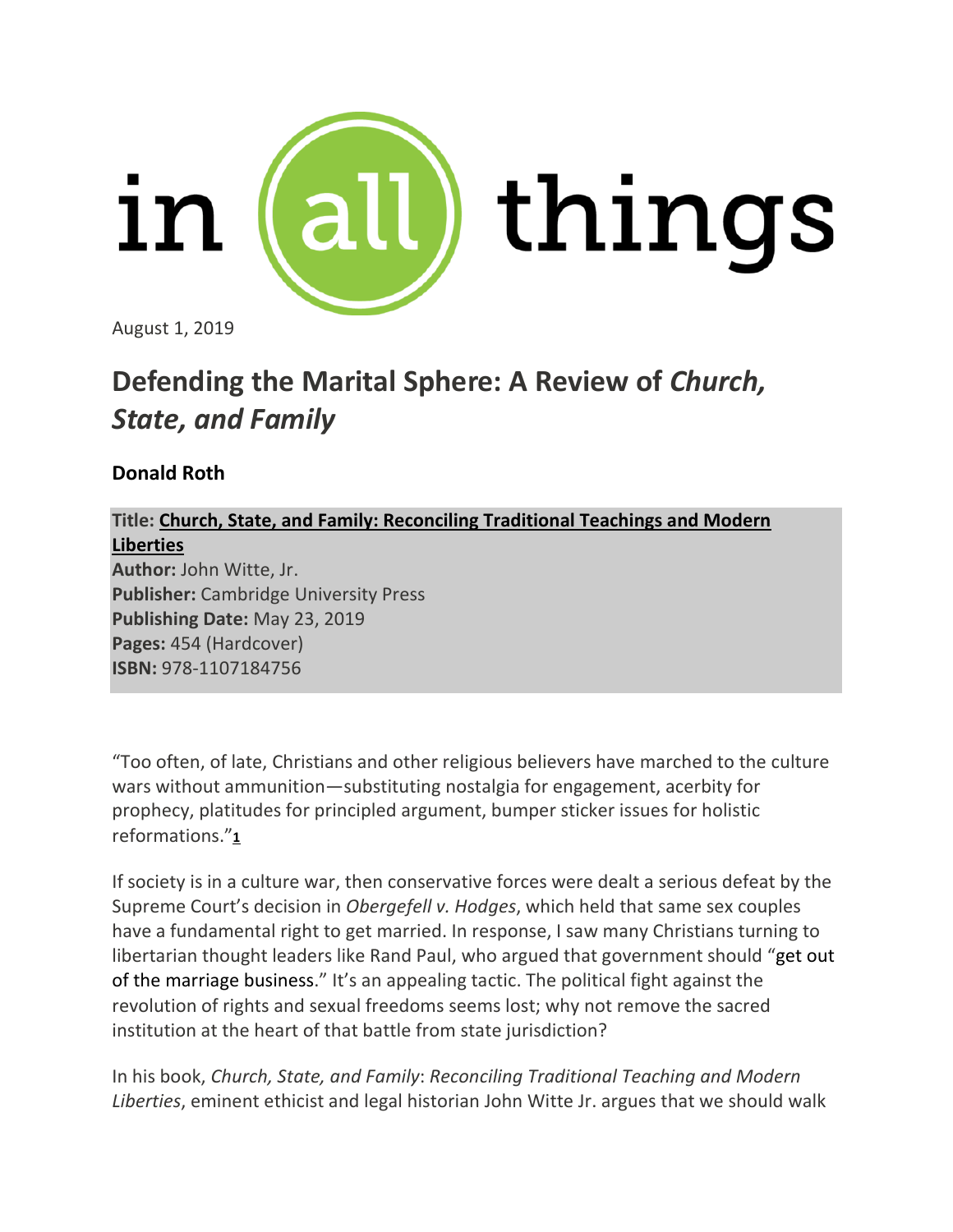a different path, pushing for holistic reformation and recovery of a fully-orbed societal promotion of the marital family. In doing so, Witte draws deeply on history, theology, and philosophy to articulate a robust conception of family that we could benefit from adopting.

## **The Family Sphere**

The core argument of Witte's book is a pair of metaphors that help us understand the role of marriage. The first of these metaphors is that of a canopy, viewing the family in four dimensions: as contractual association, spiritual association, social estate, and natural institution. According to Witte, these perspectives respectively reflect the voluntary formation, religious sanction, social legitimation, and natural origin of marriage. Further, they link to competing claims of authority over the marital family by the couple, the church, the state, and nature. According to Witte, "When these respective claims and authorities are balanced—when each corner of the canopy is pulled with comparable weight—the marital family is stable."**[2](https://inallthings.org/defending-the-marital-sphere-a-review-of-church-state-and-family/#fn2-17076)**

This metaphor has some obvious prescriptive applications, but Witte spends more time on a more nuanced and, I believe, more significant metaphor of marriage as a sphere. This sphere is made up of a natural and spiritual pole, with social, economic, communicative, and contractual dimensions radiating between them. In this way, the sphere metaphor speaks to how marriage ideally serves to elevate us above the state of nature and into contact with something transcendent. It can also be applied as an analytic framework, as Witte says, "The 'pressures of modernization'…have put the family and various other social spheres into ever sharper competition, often distorting and dividing various dimensions of the family in the process." He carries this further, saying, "These separations of the different dimensions of marriage are related to the new separations of the modern sexual field—the separations between marriage and sex; between marriage and childbirth; between marriage and child-rearing; between childbirth and parenting; between sex and physical contact (with the advent of the virtual world); and between sexual intercourse, childbirth, and biological filiation."**[3](https://inallthings.org/defending-the-marital-sphere-a-review-of-church-state-and-family/#fn3-17076)**

As a result of this pressure peeling off dimensions of the marital family, the institution's ability to connect these natural and spiritual poles breaks down. The impact of this is a loss of substantial benefits of marriage for both the couple and their children, an impact that is disproportionately felt by the poor. On a bigger scale, the fracturing of marriage erodes an institution long viewed by scholars of diverse times and perspectives as the foundational institution of both church and society.

Interestingly, much of this pressure is applied in the name of increasing individual autonomy and freedom; however, the institutions of family, church, and state wield the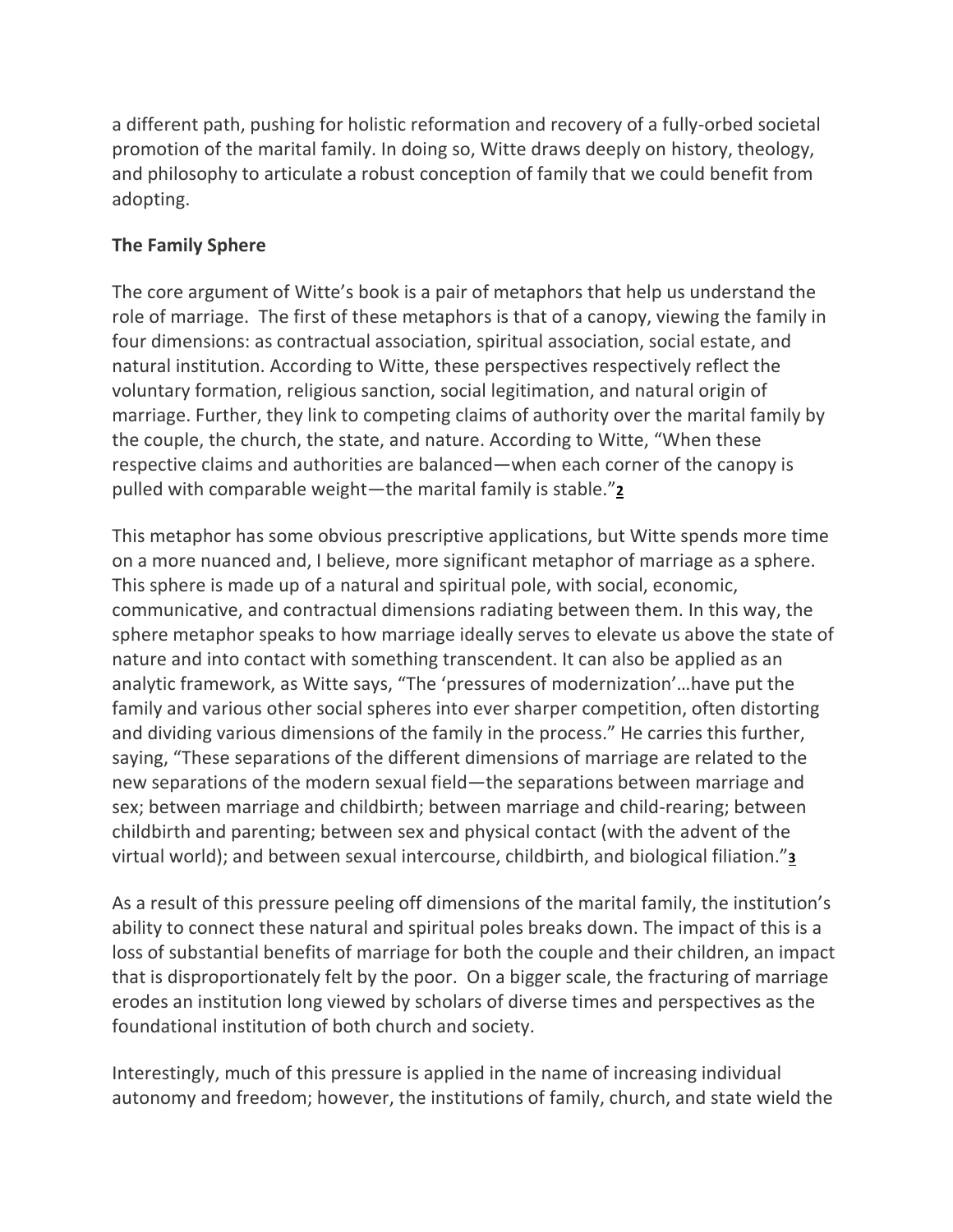traditional, charismatic, and legal authorities that society uses to shape individuals toward virtue. The book's title is a nod to Witte's argument that "stable domestic, religious, and political institutions, together, are essential structures for the flourishing of individuals."**[4](https://inallthings.org/defending-the-marital-sphere-a-review-of-church-state-and-family/#fn4-17076)**

## **The Value of the Book**

Witte builds his argument with a care and precision that my legal mind deeply appreciates. That being said, at nearly 400 pages, the scholarly scope of the book might be intimidating to the average reader. However, I would urge you to consider overcoming that fear for a few reasons.

First, the first six chapters of the book provide a historical survey of perspectives on marriage that is worth the price of admission all by itself. Witte has a ready hand with history and provides extensive citations and quotations that expose you directly to the marital philosophy of greats like John Chrysostom, Augustine, Thomas Aquinas, Martin Luther, John Calvin, John Locke, Mary Wollstonecraft, and Jeremy Bentham. This not only paints a detailed picture of the development of marital philosophy that lays a clear groundwork for Witte's metaphor, it shares a number of beautiful statements by these great thinkers that can enrich your thinking about marriage all by themselves.

I personally was surprised by Chrysostom's prescient and relevant thoughts on marriage. He provided a corrective to the early church's emphasis on asceticism by preaching the transformative power of marriage, going so far as to say, "[i]f your marriage imitates the loving and sacrificial relationship of Christ and his church, 'your perfection will rival the holiness of monks.'"**[5](https://inallthings.org/defending-the-marital-sphere-a-review-of-church-state-and-family/#fn5-17076)** While affirming the headship of the husband, Chrysostom also argued that wives "possess a real authority and equality of dignity," and he urged husbands not to refuse to "endure and undergo suffering of any kind" for the sake of their wives.**[6](https://inallthings.org/defending-the-marital-sphere-a-review-of-church-state-and-family/#fn6-17076)** Luther expounded further on this idea, saying, "If no king or queen, not even the sun itself sparkles any more brightly and lights up your eyes more than your own husband or wife, then right there you are face to face with God speaking."**[7](https://inallthings.org/defending-the-marital-sphere-a-review-of-church-state-and-family/#fn7-17076)**

Witte also cites a statement from Vatican II that gets to the heart of the social importance of marriage: "The family is a kind of school of deeper humanity,' holding out a model, method, and medium of love, authority, dignity, faithfulness, education, nurture, discipline, and care for each new generation of children to learn, and for other institutions to emulate."**[8](https://inallthings.org/defending-the-marital-sphere-a-review-of-church-state-and-family/#fn8-17076)**

Second, Witte doesn't just show the historical grounding of his perspective, he engages a number of contemporary issues and demonstrates the relevance of his framework as a